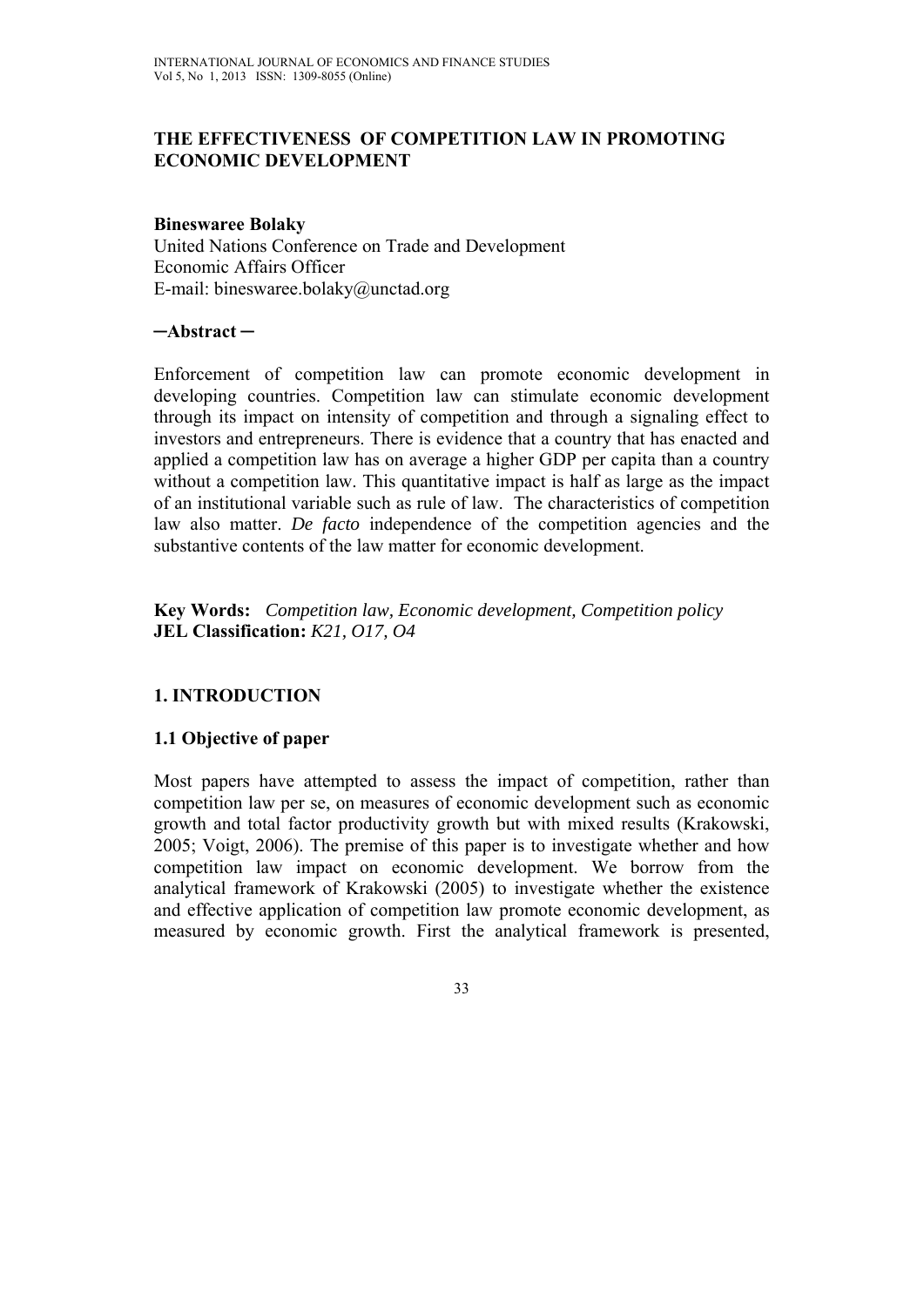followed by the model and finally the estimation results from the model are discussed.

## **2. ANALYTICAL FRAMEWORK AND ESTIMATION RESULTS**

### **2.1. Competition law, intensity of competition and economic development**

The methodological framework of this paper is reflected in Figure 1 based on Krakowski (2005). It is posited that the effectiveness of competition policy in promoting competition depends not only on whether a competition law exists (CL) but also on how effectively the competition legislation is applied (EAP). The effectiveness of application of competition legislation (EAP) depends on several factors (Krakowski, 2005). In case a competition law exists, it is easier to apply competition legislation if institutional structures, such as a competition agency, are created to accompany the implementation of the law. EAP also increases with the experience of the competition agency reflecting the number of years the competition law is applied (YCL). Furthermore, it is assumed that such competition legislation is more effectively applied in countries where governments have a good track record of applying policies and ensuring an effective application of laws in general. The greater the effectiveness of government (GE), the greater is the expected EAP (Krakowski, 2005). Similarly, the stronger the rule of law (RULELAW) and the lesser the extent of corruption (CORRUPTION) in the country, the stronger is the expected EAP.

How effectively competition legislation is applied is likely to depend on whether governments are also actively pursuing trade and industrial policies and whether such policies conflict or not with the objectives of stronger competition. In countries with an open trade regime (TRADE), it is expected that exposure of domestic firms to foreign competition will strengthen EAP, as foreign competitors are likely to report anti-competitive practices in the country to competition authorities. In countries pursuing industrial policies or where the industrial sector is large and commands special attention from government (INDUSTRY), it is expected that EAP may be weakened to secure industrial objectives. How effective laws including competition law is applied can also depend on a country's level of economic development (GDPC) with more developed countries being more effective at applying laws due to greater capacities and resources. EAP can also depend on the design and contents of the law itself (V). For instance,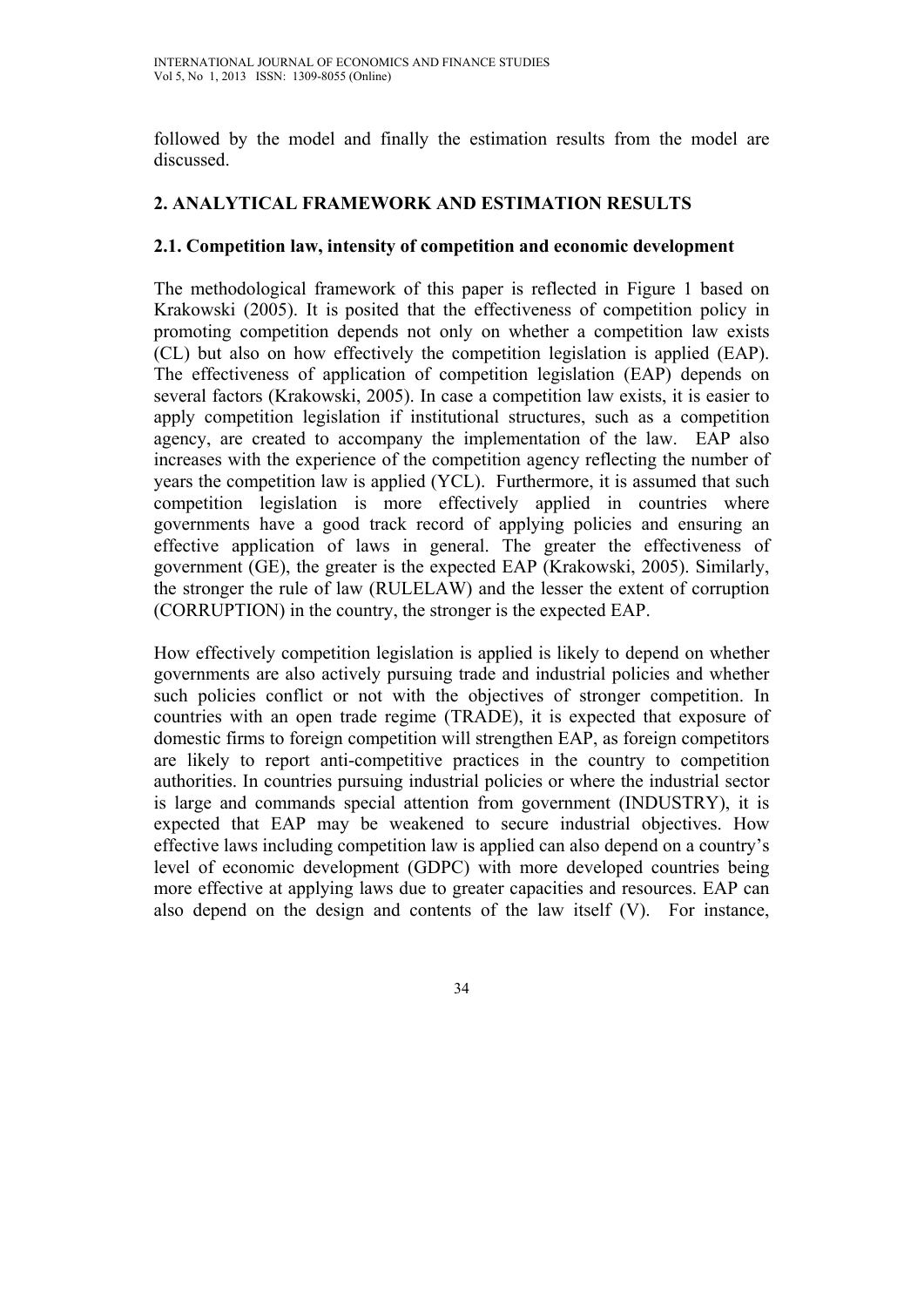competition agencies that operate independently from government have greater scope in applying the law without undue political interference. **Figure-1: Effective competition law and intensity of competition**



Source: Author: 2013, based on Krakowski: 2005: 6

## **2.2. The model**

Equation 1 below describes how EAP can be explained by variables CL, YCL, GDPC, GE, RULELAW, CORRUPTION, TRADE, INDUSTRY and V, representing respectively a dummy variable for the existence of competition law, number of years competition legislation has been applied, GDP per capita as a measure of economic development, measures reflecting government effectiveness, strength in the enforcement of the rule of law, extent of corruption, openness to trade, size of industrial sector in the economy and characteristics of competition law and its operational framework. It is to be noted that the model allows for an effective application of competition legislation even if a competition law does not formally exist  $(CL=0)$ . The rationale here is that even if no competition law exists, there may be other policies that perform the same pro-competition role as a competition law, for instance sectoral competition policies (Krakowski, 2005).

(1) EAP =  $\alpha_0 + \alpha_1$ GE +  $\alpha_2$  CL +  $\alpha_3$  YCL +  $\alpha_4$ GDPC +  $\alpha_5$ RULELAW+  $\alpha_6$ CORRUPTION +  $\alpha_7$ TRADE+  $\alpha_8$ INDUSTRY +  $\alpha_9$  V (2) ILC =  $\beta_0 + \beta_1 EAP + \beta_2 GDP + \beta_3 TAXTRADE + \beta_4 INDUSTRY + \beta_3 GOVT$ (3) GDPC =  $\gamma_0$  +  $\gamma_1 \text{ILC}$  +  $\gamma_2 \text{RULELAW}$  +  $\gamma_3 \text{CORRUPTION}$  +  $\gamma_4$  TELEPHONE +  $\gamma_5 \text{M2GDP}$  +  $\gamma_6$ GCF +  $\gamma_7$ POPDEN +  $\gamma_8$ LIFEEXPEC +  $\gamma_9$ TRADE +  $\gamma_{10}$ INDUSTRY +  $\gamma_{11}$ DOMCREDIT +  $\gamma_{12}$ GOVT +  $\gamma_{13}$ CL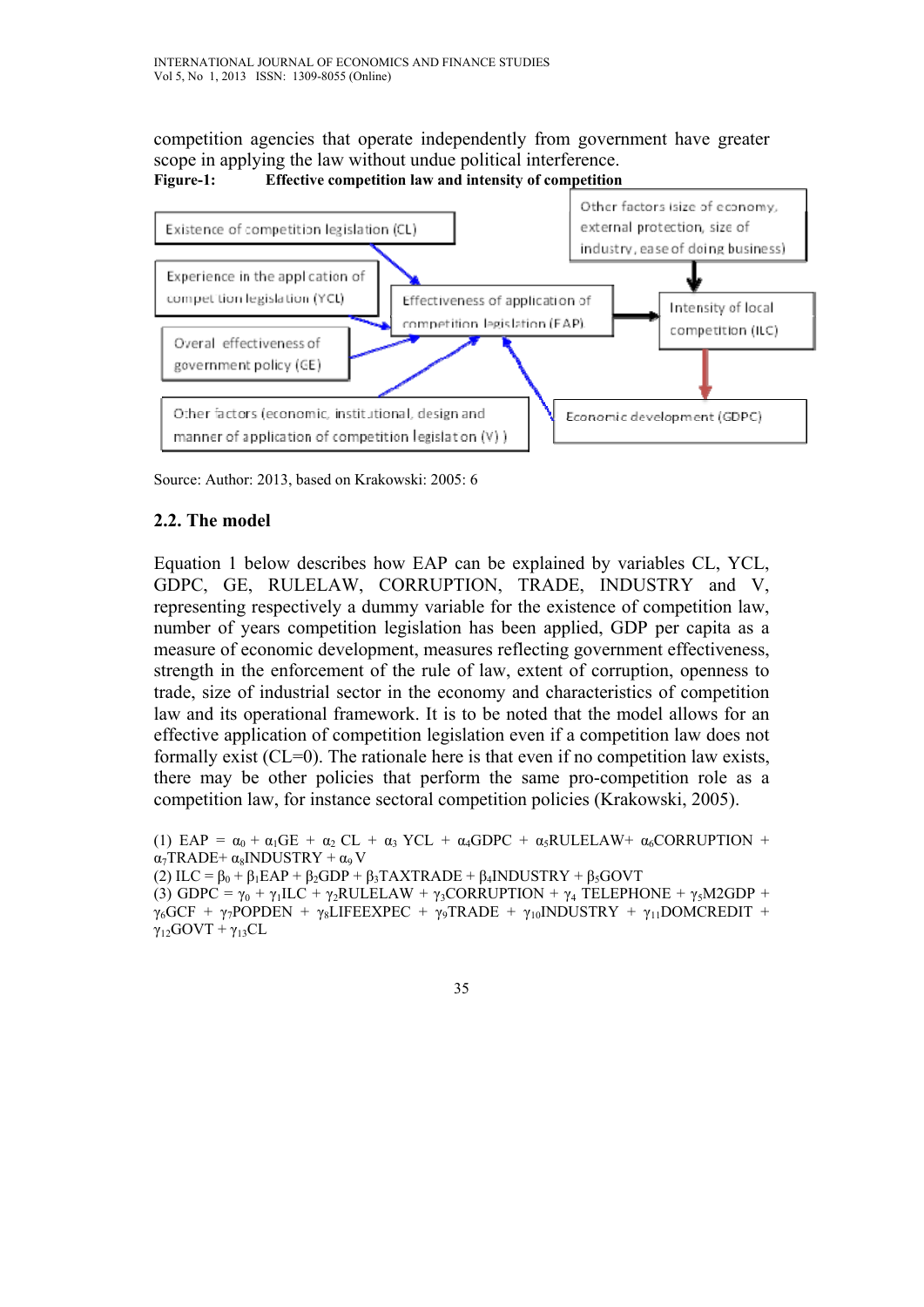Where  $GDP = Gross$  domestic product at constant US dollars GDPC = Gross domestic product per capita at constant US dollars The expected priors are that:  $\alpha_1 > 0$ ,  $\alpha_2 > 0$ ,  $\alpha_3 > 0$ ,  $\alpha_4 > 0$ ,  $\alpha_5 > 0$ ,  $\alpha_6 > 0$ ,  $\alpha_7 > 0$ ,  $\alpha_8 < 0$ ,  $\alpha_9$ ?  $β<sub>1</sub> > 0, β<sub>3</sub> < 0, β<sub>4</sub> < 0, β<sub>5</sub> < 0, β<sub>2</sub> ?$ γ1, γ2 ,γ3, γ4 ,γ5, γ6, γ8 ,γ9, γ10, γ11, γ13> 0, γ12 < 0, γ7 ?

It is then posited that the intensity of competition in local markets (ILC) in the country depends among others on EAP (Equation 2). As proposed by Krakowski (2005), the ILC will also be influenced by other factors that can represent competition policy in a broader sense. Such factors include the size of the economy as measured by Gross Domestic Product (GDP). In larger economies where significant scale economies in production exist, there may be scope to support a greater number of firms in a given sector, such that local competition is more intense. On the other hand, it may be more viable and feasible in a large economy to pursue protectionist policies, as compared to a small economy, in order to create national champions and support industrialization though such policies may distort the competitive process. Whether larger economies face more or less intensive competition in the local markets is thus unclear. Other factors that can influence ILC include government policies such as industrial policies (INDUSTRY) subordinating competition policies and government interference in the economy (GOVT) that creates distortions to the competitive process such as in the case of subsidies. ILC also depends on the level of protection afforded to local enterprises by restricting international competition. For instance, the height of taxes on international trade (TAXTRADE) determines the level of protection given to the local industry and intensity of competition on local markets. The higher the taxes, the more shielded local industry is from international competition and the lower is ILC.

The final assumption is that ILC is a driver of economic development, measured here by improvements in standard of living, which in turn is captured by increases in GDP per capita (GDPC) (that is economic growth). In line with standard economic theory, we recognize 4 sources of economic development, namely investment or physical capital accumulation, financial development such as financial depth, increased trade and other economic policies such as policies promoting human capital accumulation, institutional reform and private sector development (Sala-i-Martin et al, 2000; Acemoglu et al, 2001; Freund and Bolaky, 2008). We include in the GDPC equation (Equation 3) a set of variables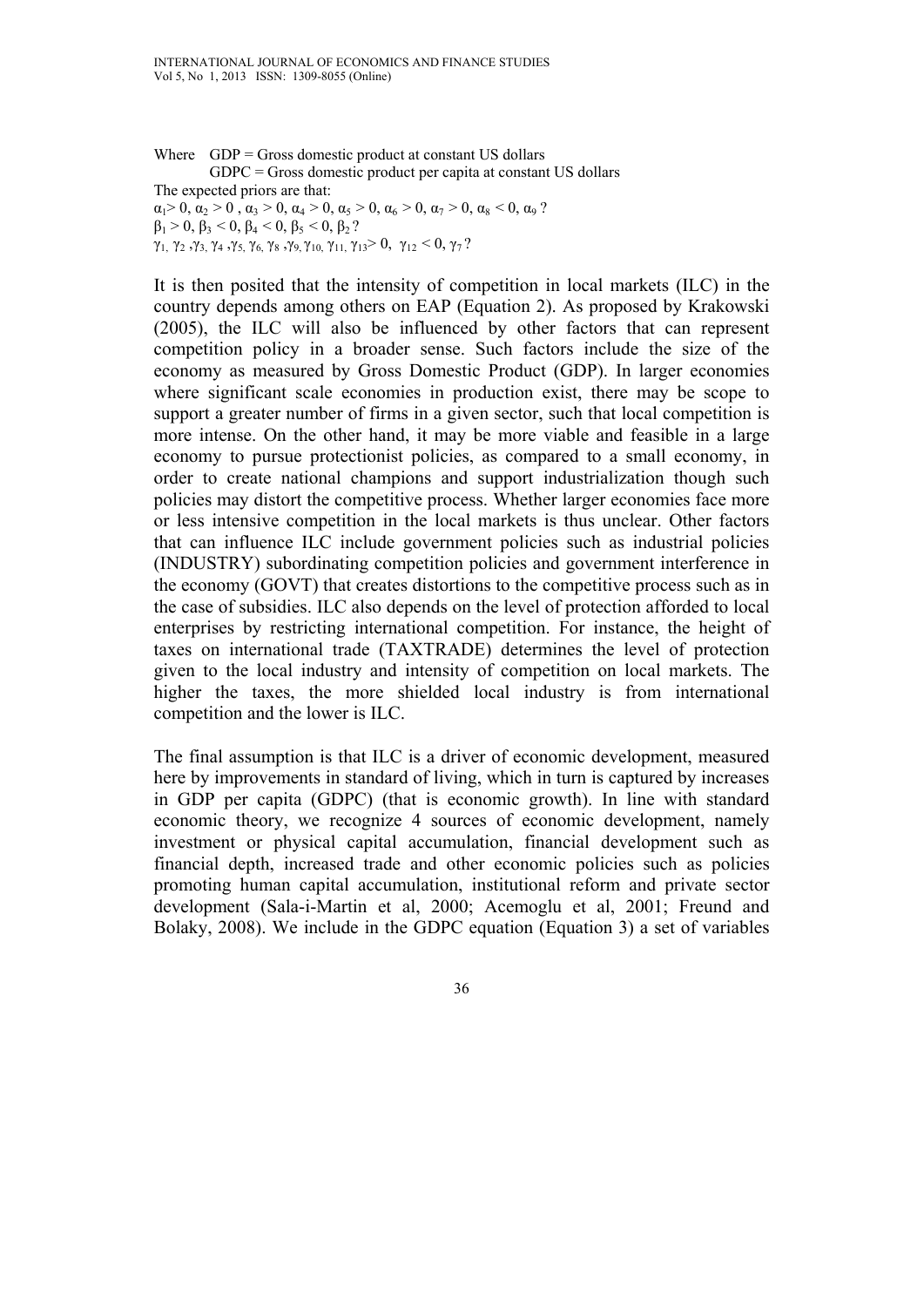reflecting investment – measured both by gross capital formation in GDP (GCF) and by infrastructure development such as telephone mainlines (TELEPHONE). Population density (POPDEN) is added as a further proxy variable that can reflect availability of facilities and infrastructure that are conducive to economic activity. The quality of institutions and institutional reform as drivers of economic growth are captured by including in the GDPC equation measures for the strength of rule of law (RULELAW) and extent of corruption (CORRUPTION). Financial development is captured by a measure reflecting financial depth, namely Money (M2) as a share of GDP, which is regularly used in the economic growth literature. Openness to trade (TRADE) is added as a driver of economic growth and economic development. The share of industry in GDP (INDUSTRY) is included both to reflect the pursuit of past industrial policies and the degree of industrial development, the latter has been recognized by economists as a major driver of structural transformation and economic development (Szirmai, 2009). Life expectancy (LIFEEXPEC) is added as a variable that captures access to health by the local population, a determinant of standard of living. In the economics literature, life expectancy at birth is also used as a proxy for returns to human capital accumulation; the longer the life expectancy, the greater the incentives to invest in human capital formation. The availability of domestic credit to the private sector (DOMCREDIT) is included to measure ease of access of the private sector to finance. Enterprises in the private sector require access to credit to undertake economic activities that in turn create jobs and incomes. Government expenditure as a share of GDP (GOVT) is added to reflect the impact of government policies on economic development including the impact of potential distortions to economic activity.

The major premise of this paper is that competition law promotes economic development. This hypothesis is tested by adding ILC as a determinant to the GDPC equation. Competition on its own can promote economic development through its impact on efficiency and productivity. To the extent that competition law and its effective application influence the intensity of local competition, it impacts directly on economic development through competition. The indirect impact of competition law on economic development takes place through other levers of economic development. The dummy variable for competition law (CL) is added as well to the GDPC equation to capture any impact that the existence and enforcement of competition law can have on economic development other than through the channel of intensity of competition. For instance the existence of a competition law can have a *signaling* effect, independent of its real effect on the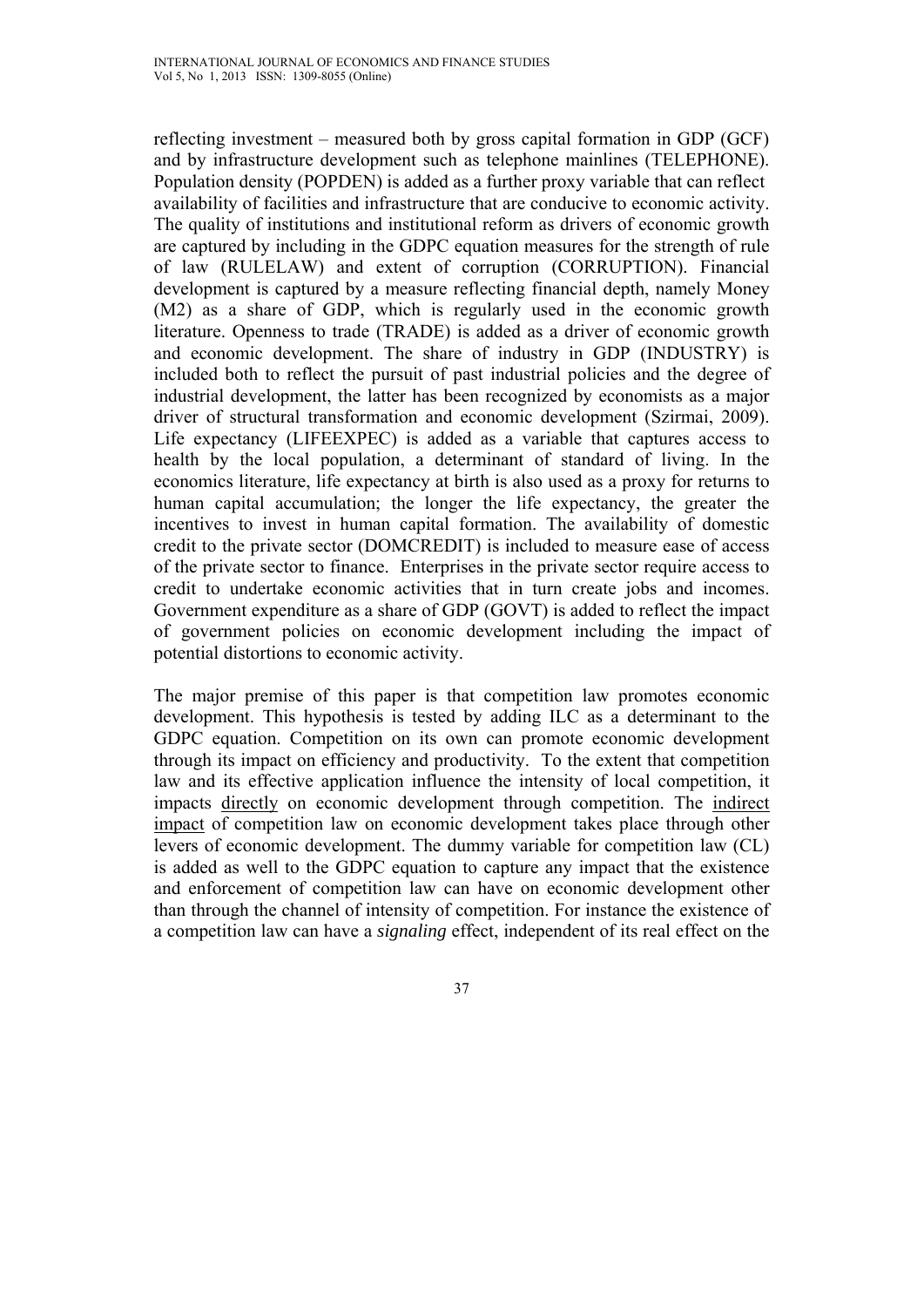competitive process. It can lower entrepreneurs' perceived risks and uncertainty about the general economic environment, with a stimulating effect on economic activity and economic development. In the absence of competition legislation, a firm's rivals can engage in anti-competitive practices without any penalties and such practices can lower the firm's returns from investing, innovating and producing, and subsequently lower the firm's rate of investment, innovation and production. The existence of a competition law can alter entrepreneurs' expectations or perceptions about future profits with real effects on the rate of investment and innovation and ultimately on economic growth.

Given that EAP, ILC and GDP per capita are simultaneously or contemporaneously determined, Equations 1 to 3 needs to be estimated under three-stage least squares. The estimation sample of this paper consists of 141 countries for years 1998-2000, 2002, 2004-2005 and 2007-2010 for a total of 10 years. Following Krakowski (2005), we use the World Economic Forum perceptions index on "the effectiveness of anti-trust policy" as a measure of EAP and the perceptions index on "competition in the local market is intense" as a measure of ILC. These measures are collected from opinion surveys and are scaled from 1 to 7, with higher values representing stronger agreement with the statements. Data from the World Bank Governance indicators are used to measure RULELAW and CORRUPTION. The dummy variable on the existence of competition law (CL) was constructed by the author, and takes a value of 1 as from the year a competition law was enacted in the country. It is assumed that the law is effectively applied as from the date of enactment. The variable YCL is constructed as the difference between current year and year of enactment of competition law and is a proxy for the number of years of experience of competition authorities. We use the 4 competition policy variables constructed by Voigt (2006) based on objective data as measures of the characteristics, design and contents of competition law (V). These 4 variables represent (i) substantive content of competition laws  $(V1)$  (ii) the degree to which the laws incorporate an economic approach (V2) (iii) formal independence of competition agencies (V3) and (iv) factual independence of competition agencies (V4). All other variables are measured using objective data from the World Bank Development Indicators. The model is also augmented with dummy variables for the regions of Africa, Asia-Pacific, Latin America and the Caribbean, the Arab world and transition economies. The omitted category consists mainly of North America and Western European countries. Yearly dummy variables are also included to control for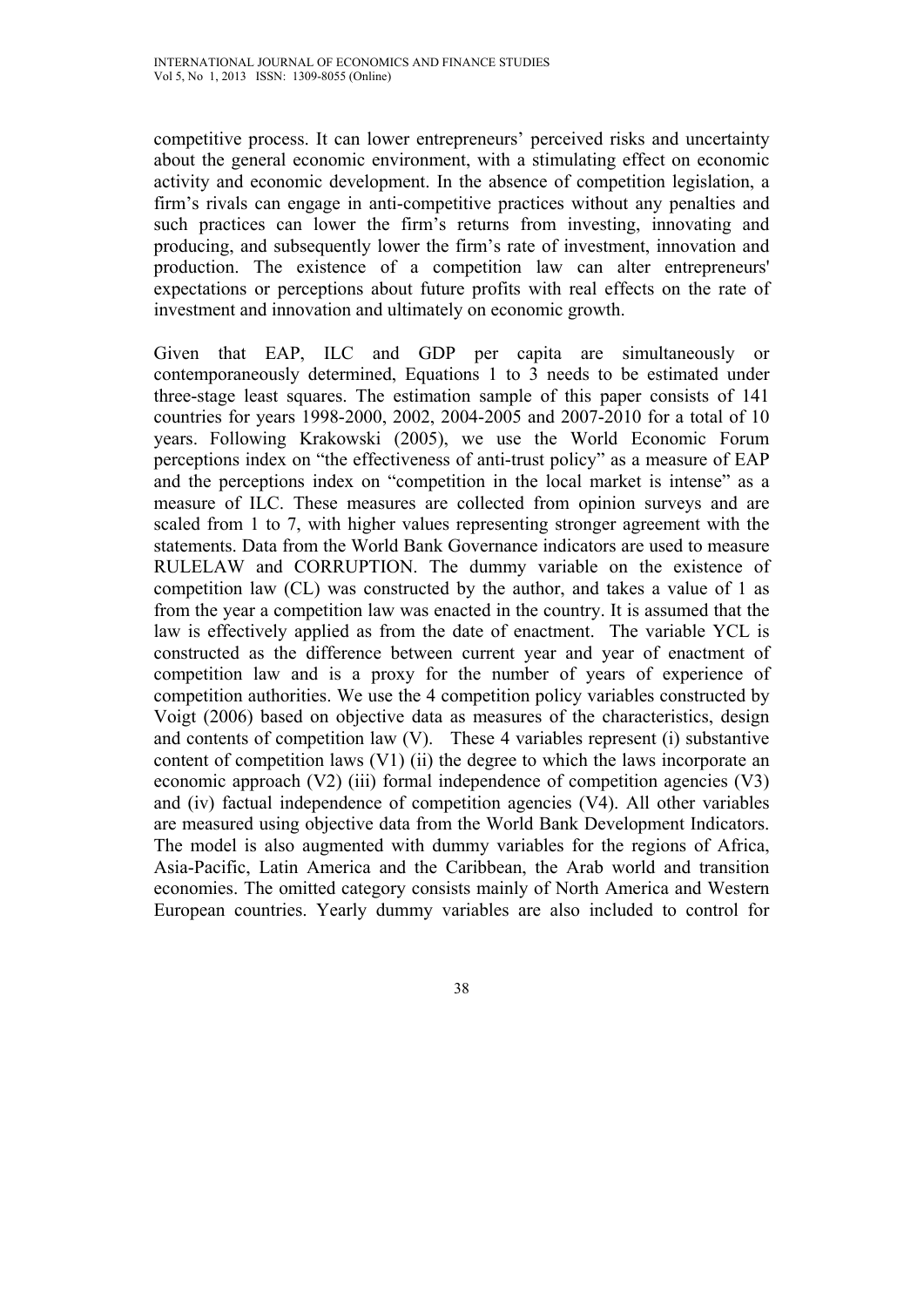business cycle effects. The estimation sample includes both countries that have competition law and those do not.

### **2.3. Estimation Results**

The estimation results under three-stage least squares (3SLS) are reported in Tables 1 and 2 under column heading 3SLS-1. There is evidence at a 5% level of significance that EAP is enhanced by government effectiveness, years of experience in applying competition law, good governance such as strong rule of law as well as by the factual independence of competition agencies. It is the *de facto* rather than *de jure* independence of the competition agency that matters for an effective application of competition law. The existence of a competition law per se has a positive impact on EAP but the result is not significant. On the other hand, the level of economic development of a country, as measured by GDP per capita seems to be negatively correlated with how effective the application of the law is. This can be interpreted as indicating that in lesser developed countries there is greater scope for applying the law effectively in the sense of obtaining larger gains for the economy. Under 3SLS, there is evidence at a 5% level that the effectiveness of application of competition law is the sole non-fixed factor that drives intensity of competition in local markets. Openness to international competition is not a significant factor. Competition law is more effectively applied in Asian and Transition economies as compared to all other regions. In the GDPC equation, under 3SLS, all the coefficients have the expected sign in line with the standard predictions from economic theory, except for openness to trade which has a negative significant impact on standard of living. Good governance, financial depth, good infrastructure and industrial development are found to be significant drivers of economic development while as expected government consumption depresses economic development. An important result here is the positive, significant and large impact of competition law *per se* on economic development, independent of its impact on intensity of local competition. The dummy variable CL is significant at even a 1% level of significance and has the largest positive coefficient of all the variables (excluding regional and yearly dummy variables and rule of law). We find evidence that a country that has enacted and applied a competition law has on average a higher GDP per capita (by \$1,585) than a country without a competition law. This quantitative impact is half as large as the impact of an institutional variable such as rule of law. Intensity of local competition has a positive effect on standard of living but the result is significant only at a 10% level. These results seem to imply that the application of a competition law can raise economic development not only through its effect on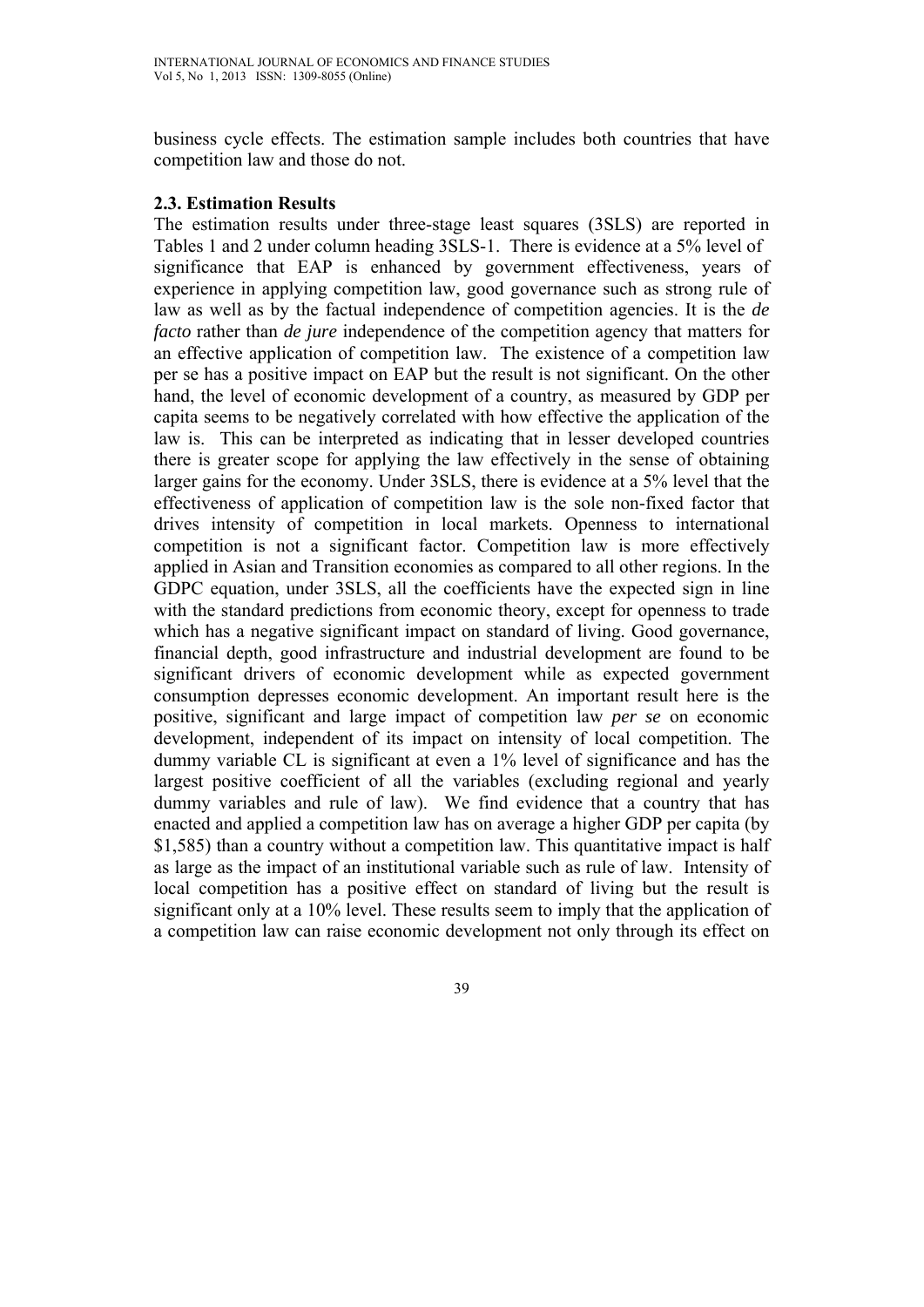competition but also through a signaling effect towards investors and entrepreneurs. Once the intensity of local competition is controlled for, there is no evidence that an investment variable such as the share of gross capital formation in GDP is significant for economic development. It is possible that the impact of investment on GDP per capita is being captured already in both the competition variables and the proxies for infrastructure (TELEPHONE and POPDEN). An important caveat to the estimation so far lies in the use of perception indices to

| <b>EAP</b> equation | 3SLS-1 3SLS-2 |                 | 3SLS-3                                       | 3SLS-4     | <b>ILC</b> equation | 3SLS-1     | 3SLS-2                                          | 3SLS-3      | 3SLS-4     |
|---------------------|---------------|-----------------|----------------------------------------------|------------|---------------------|------------|-------------------------------------------------|-------------|------------|
| <b>Variables</b>    | ent           |                 | Coeffici Coefficient Coefficient Coefficient |            |                     |            | Coefficient Coefficient Coefficient Coefficient |             |            |
| GE                  | $0.131**$     | $0.673**$       | $0.934**$                                    | $0.621**$  | EAP                 | $0.610**$  | $0.608**$                                       | $0.775**$   | $0.629**$  |
| CL                  | 0.106         | 0.008           | 0.054                                        | $-0.035$   | <b>GDP</b>          | 6.48e-14   | 8.48e-14                                        | $-7.78e-14$ | 7.36e-14   |
| <b>YCL</b>          | $0.002**$     | $0.003**$       | $0.038**$                                    | $0.004**$  | <b>DUMASIA</b>      | $0.201**$  | $0.208**$                                       | 0.204       | 0.121      |
| <b>GDPC</b>         | $0.000**$     | $-0.000**$      | $-0.000**$                                   | $-0.000**$ | <b>DUMLAC</b>       | $-0.036$   | $-0.033$                                        | $-0.240*$   | $-0.078$   |
| <b>DUMASIA</b>      | $0.123*$      | 0.201           | 0.264                                        | 0.058      | <b>DUMTRANS</b>     | $0.293**$  | $0.300**$                                       | $-0.012$    | $0.250**$  |
| <b>DUMLAC</b>       | 0.144         | 0146            | $0.410**$                                    | $-0.114$   | <b>DUMARAB</b>      | $-0.131$   | $-0121$                                         | $-0.430**$  | $-0.179$   |
| <b>DUMTRANS</b>     | $0.172**$     | $-0.920**$      | $-0.667**$                                   | $-1.446**$ | <b>DUMAFRICA</b>    | 0.082      | 0.095                                           | $-0.079$    | 0.130      |
| <b>DUMARAB</b>      | 0.168         | $-0.027$        | $-.0103$                                     | $-0.256$   | YR1999              | $-0.169$   | $-0.168$                                        | $-0.164$    | $-0.144$   |
| <b>DUMAFRICA</b>    | 0.161         | $-0.018$        | $-0.048$                                     | $-0.411*$  | YR2000              | $-0.039**$ | $-0.039**$                                      | $-0.315**$  | $-0.362**$ |
| YR1999              | 0.154         | 0.175           | 0.157                                        | 0.104      | YR2002              | $-0.296**$ | $-0.295**$                                      | $-0.170$    | $-0.254**$ |
| YR2000              | 0.155         | 0.071           | 0.008                                        | 0.039      | YR2004              | $-0.186*$  | $-0.185*$                                       | $-0.0134$   | $-0.140$   |
| YR2002              | 0.137         | 0.0337          | $-0.153$                                     | $-0.001$   | YR2005              | $-0.021**$ | $-0.200**$                                      | $-0.140$    | $-0.158$   |
| YR2004              | 0.129         | 0.086           | $-0.067$                                     | 0.052      | YR2007              | $-0.052$   | $-0.053$                                        | 0.008       | $-0.005$   |
| YR2005              | $0.130**$     | $0.272**$       | 0.071                                        | $0.255*$   | <b>YR2008</b>       | 0.104      | 0.103                                           | 0.156       | 0.154      |
| YR2007              | $0.133**$     | $0.341**$       | 0.119                                        | $0.311**$  | YR2009              | 0.043      | 0.044                                           | 0.056       | 0.096      |
| <b>YR2008</b>       | $0.134**$     | $0.274**$       | 0.005                                        | 0.226      | YR2010              | Dropped    | Dropped                                         | Dropped     | Dropped    |
| YR2009              | 0.135         | $0.222*$        | $-0.058$                                     | 0.140      | <b>TAXTRADE</b>     | 0.005      | 0.004                                           | 0.001       | $0.010*$   |
| YR2010              |               | Dropped Dropped | Dropped                                      | Dropped    | <b>INDUSTRY</b>     | $-0.002$   | $-0.002$                                        | $-0.007*$   | $0.012*$   |
| <b>RULELAW</b>      | $0.154**$     | $0.601**$       | $0.961**$                                    | $0.841**$  | <b>GOVT</b>         | $-0.001$   | $-0.002$                                        | 0.010       | 0.004      |
| <b>CORRUPTION</b>   | 0.126         | $-0.127$        | $-0.051**$                                   | $-0.302**$ | Intercept           | $2.390**$  | $2.413**$                                       | $1990**$    | $1.780**$  |
| <b>TRADE</b>        | 0.001         | 0.000           | $-0.003*$                                    | $0.004**$  | R Square            | 0.752      | 0.753                                           | 0.697       | 0.726      |
| <b>INDUSTRY</b>     | 0.004         | $-0.004$        | 0.000                                        | $-0.030**$ | No of               | 239        | 239                                             | 177         | 239        |
|                     |               |                 |                                              |            | Observations        |            |                                                 |             |            |
| V <sub>1</sub>      | 0.197         | 0.064           | 0.042                                        | $0.598**$  |                     |            |                                                 |             |            |
| V <sub>2</sub>      | 0.141         | $-0.166$        | $-0.026$                                     | $-0.132$   |                     |            |                                                 |             |            |
| V <sub>3</sub>      | 0.296         | $-0.006$        | $-0.0417$                                    | $-0.094$   |                     |            |                                                 |             |            |
| V <sub>4</sub>      | $0.187**$     | $0.969**$       | $0.867**$                                    | $1.188**$  |                     |            |                                                 |             |            |
| Intercept           | $0.213**$     | $3.729**$       | $4.140**$                                    | $4.531**$  |                     |            |                                                 |             |            |
| R Square            | 0.839         | 0.800           | 0.579                                        | 0.719      |                     |            |                                                 |             |            |
| No of Observations  | 239           | 239             | 177                                          | 239        |                     |            |                                                 |             |            |

ant at a 5% level \*significant at a 10% level. INDUSTRY and TRADE are lagged by one year. V1 to V4 were computed in 2000 and enter as fixed factors.

40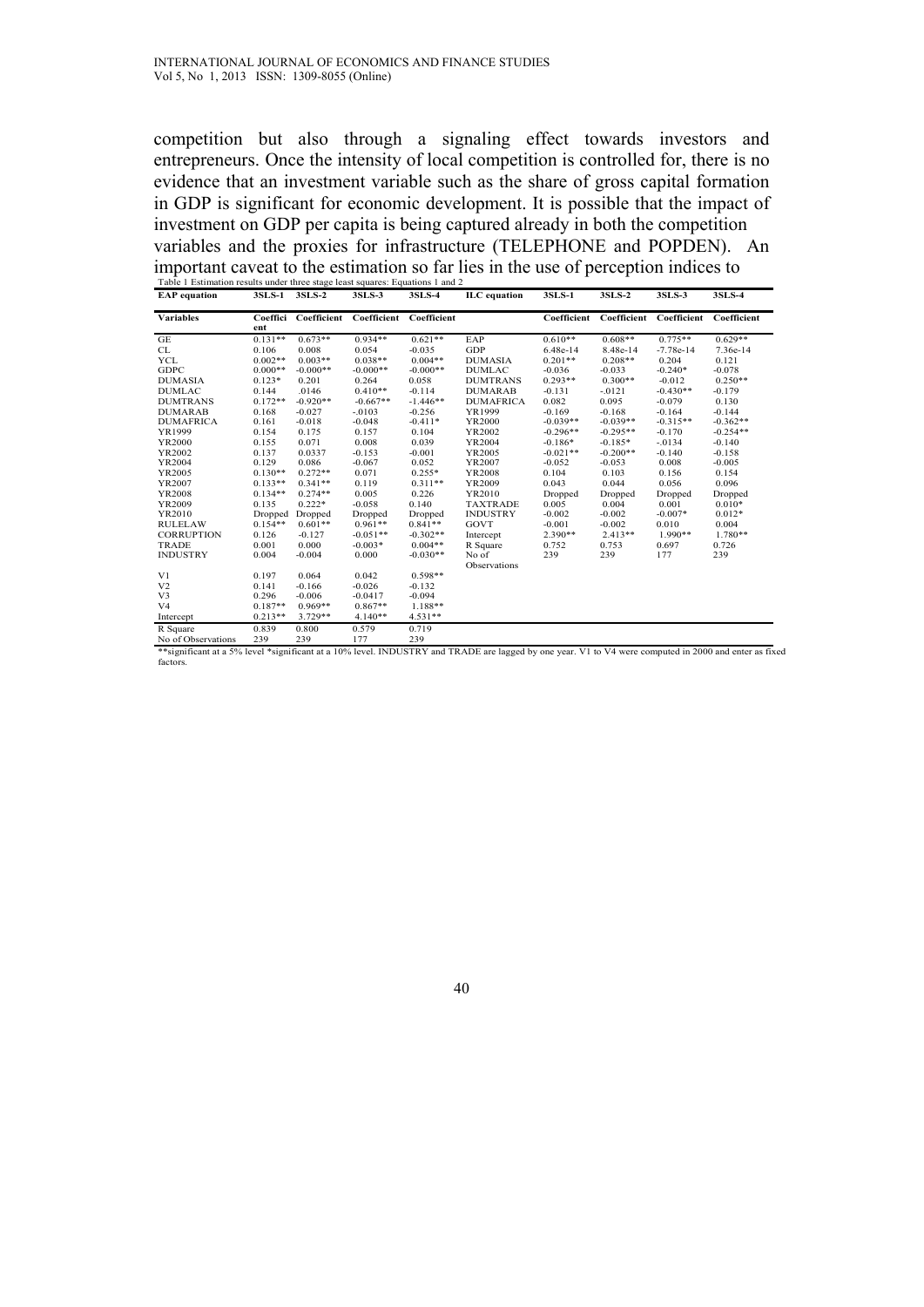| Table 2 Estimation results under three stage least squares: Equation 3 |               |               |               |               |  |  |  |
|------------------------------------------------------------------------|---------------|---------------|---------------|---------------|--|--|--|
| GDP per capita equation                                                | 3SLS-1        | 3SLS-2        | 3SLS-3        | 3SLS-4        |  |  |  |
| <b>Variables</b>                                                       | Coefficient   | Coefficient   | Coefficient   | Coefficient   |  |  |  |
| ILC                                                                    | 1377.323*     | $-888.178$    | 1800.281**    | 2220.796**    |  |  |  |
| <b>RULELAW</b>                                                         | 3039.078**    | 5102.681**    | 927.574*      | 3029.201**    |  |  |  |
| <b>TELEPHONE</b>                                                       | 167.335**     | 138.551**     | 27.027        | 131.860**     |  |  |  |
| <b>CORRUPTION</b>                                                      | 1202.673      | 186.027       | $-605.500$    | 987.840       |  |  |  |
| M2GDP                                                                  | 30.662**      | 23.877*       | 11.341        | 37.216**      |  |  |  |
| GCF                                                                    | 13.479        | 55.210        | $-1.707$      | 18.295        |  |  |  |
| <b>POPDEN</b>                                                          | 1.965**       | 1.861**       | $1.562**$     | $2.513**$     |  |  |  |
| <b>LIFEEXPEC</b>                                                       | 71.105        | 66.156        | 138.383**     | 103.122       |  |  |  |
| <b>DUMASIA</b>                                                         | $-4832.059**$ | $-4073.519**$ | $-3061.211**$ | $-5035.231**$ |  |  |  |
| <b>DUMLAC</b>                                                          | $-982.025$    | $-2109.833**$ | 34.318        | $-852.998$    |  |  |  |
| <b>DUMTRANS</b>                                                        | $-5963.822**$ | $-7943.661**$ | $-403.840$    | $-4870.217**$ |  |  |  |
| <b>DUMARAB</b>                                                         | $-5653.346**$ | $-5811.743**$ | $-2611.253**$ | $-5910.257**$ |  |  |  |
| <b>DUMAFRICA</b>                                                       | $-185.763$    | $-1465.471$   | 1121.248*     | $-576.134$    |  |  |  |
| YR1999                                                                 | $-0.5542$     | $-162.300$    | $-80.217$     | $-55.686$     |  |  |  |
| YR2000                                                                 | 731.287       | 118.765       | 421.721       | 1051.300      |  |  |  |
| YR2002                                                                 | 1218.383      | 855.823       | 261.779       | 1431.564      |  |  |  |
| YR2004                                                                 | 1513.587      | 1493.845*     | 516.788       | 1470.819      |  |  |  |
| YR2005                                                                 | 1826.729**    | 2032.205**    | 192.217       | 1715.393*     |  |  |  |
| YR2007                                                                 | 1448.415      | 1927.018**    | $-252.169$    | 1141.102      |  |  |  |
| YR2008                                                                 | 923.376       | 1605.238*     | -591.306      | 398.136       |  |  |  |
| YR2009                                                                 | 339.885       | 845.591       | $-837.791**$  | $-247.3803$   |  |  |  |
| YR2010                                                                 | Dropped       | Dropped       | Dropped       | Dropped       |  |  |  |
| <b>TRADE</b>                                                           | $-24.879**$   | $-15.891**$   | $-8.992**$    | $-37.245**$   |  |  |  |
| <b>INDUSTRY</b>                                                        | 108.681**     | 67.521**      | 57.287**      | 15.531        |  |  |  |
| <b>DOMCREDIT</b>                                                       | 10.138        | 6.047         | 19.248**      | 14.362        |  |  |  |
| GOVT                                                                   | $-290.030**$  | $-225.729**$  | $-15.820$     | $-329.634**$  |  |  |  |
| CL                                                                     | 1584.651**    | 1311.692*     | 723.374**     | 1535.668**    |  |  |  |
| V <sub>1</sub>                                                         |               | 3303.401**    |               |               |  |  |  |
| V <sub>2</sub>                                                         |               | 328.642       |               |               |  |  |  |
| V3                                                                     |               | $-7833.088**$ |               |               |  |  |  |
| V <sub>4</sub>                                                         |               | 5640.990**    |               |               |  |  |  |
| Intercept                                                              | $-8919.015$   | 1802.424      | $-17580.31**$ | $-10882.39$   |  |  |  |
| R Square                                                               | 0.921         | 0.936         | 0.798         | 0.907         |  |  |  |
| No of Observations                                                     | 239           | 239           | 177           | 239           |  |  |  |

\*\*significant at a 5% level \*significant at a 10% level. INDUSTRY and TRADE are lagged by one year. V1 to V4 were computed in 2000 and enter as fixed factors

measure ILC and EAP. In order to confirm the impact of competition law on economic development, which is the major premise of that paper, we estimate the model again using 3SLS and adding the objective competition indicators constructed by Voigt to the GDPC equation. Results are reported under column heading 3SLS-2. At a 5% level of significance, there is evidence that the substantive contents of competition laws and de facto independence of competition agencies can directly positively impact on economic development. The formal independence of competition agencies however has a significant and negative impact on economic development, which is counter-intuitive. The existence of a competition law still positively impact on economic development but the variable is now significant only at a 10% level. The intensity of local competition does not significantly matter for economic development.

### **2.4. Sensitivity checks**

The first sensitivity check consists in estimating the model for a group of developing countries only. The model is estimated for a sample of countries with GDP per capita less than \$7,666, which is mean GDP per capita in the whole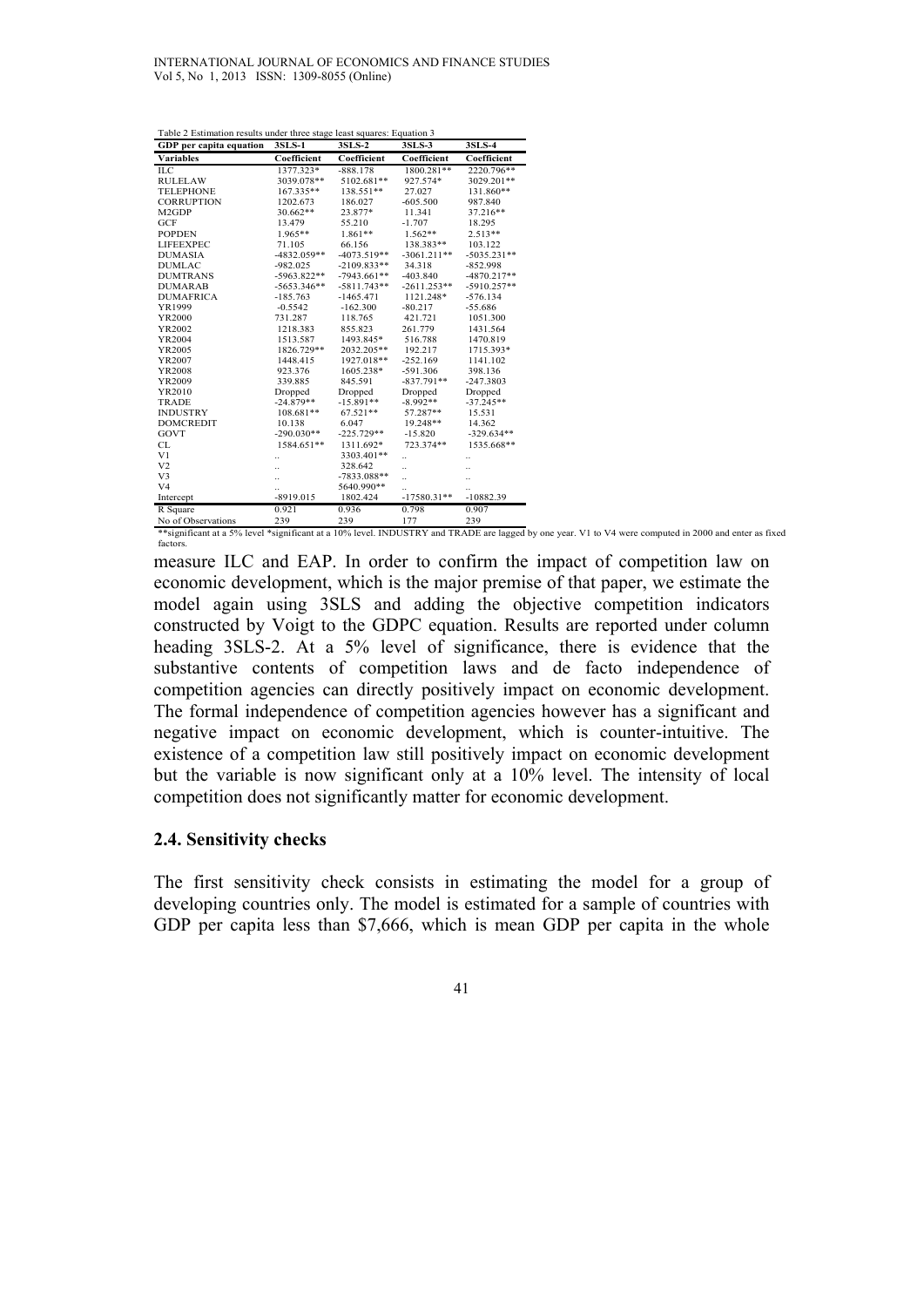sample. The results are reported under column heading 3SLS-3. In the sample of less developed countries, there is evidence even at a 1% level that the enactment of a competition law promotes economic development. There is also evidence at a 1% level that years of experience in applying competition law strengthen the effectiveness of application of the law; the latter significantly raises intensity of local competition, which in turn promotes economic development. In less developed countries, competition law matters for economic development through 2 distinct channels: first through its impact on intensity of competition and second through a signalling effect. In less developed countries, competition and the enforcement of a competition law promote economic development. The second sensitivity check consists in estimating the model with a larger set of endogenous variables. Openness to trade, GDP and share of industry in GDP have so far been treated as exogenous variables and were used as instruments for the endogenous dependent variables. When these 3 explanatory variables are treated as endogenous to the system, there is now evidence for the whole sample of countries at a 1% level that both the intensity of local competition and the enactment of a competition law promote economic development by raising standard of living. The results are reported under column heading 3SLS-4.

# **3. CONCLUSION**

There is empirical evidence to support the claim that competition law promotes economic development, be it through its effect on competition or through a signaling effect towards investors and entrepreneurs or both. The empirical evidence relies on both objective and subjective indicators. It is reasonable to argue that competition law can impact on economic development directly through the efficiency and productivity effects of competition and indirectly through its complementary effects on levers of economic development. The evidence also indicates that the characteristics or design of competition law and its manner of enforcement matter when it comes to promoting economic development. Factors that matter include factual independence of the competition agencies and substantive contents of the law.

### **BIBLIOGRAPHY**

Acemoglu, Daron, Simon Johnson and James A. Robinson (2001), "The Colonial Origins of Comparative Development: An Empirical Investigation", *American Economic Review*, Vol.91, No.5, pp.1369-1401.